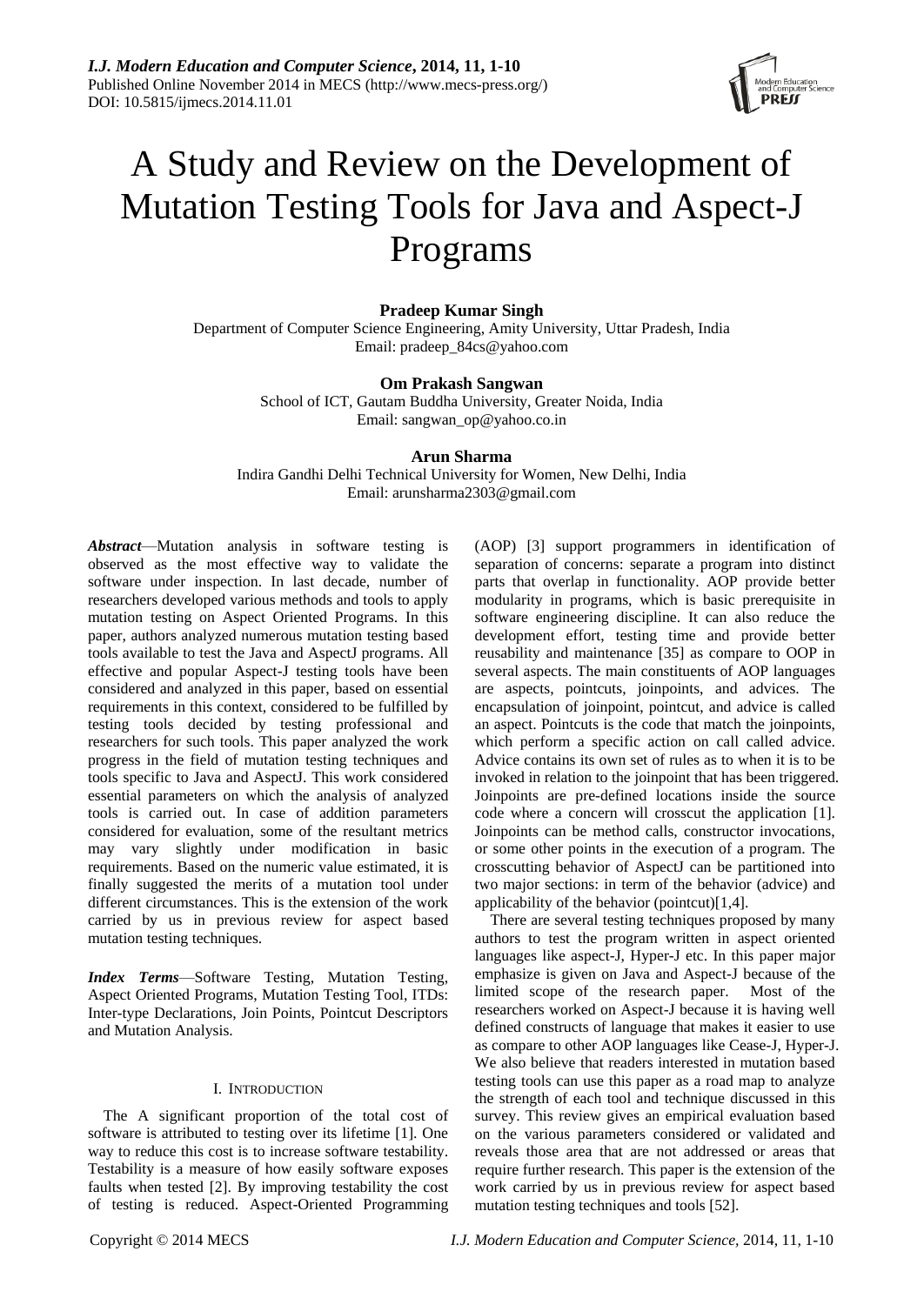This paper is arranged as follows: Section II provides basic research procedure used to conduct this survey. Section III reports the detail of fault based mutation testing in Java and AspectJ respectively. Major findings with exhaustive literature review on mutation tools for Java and AspectJ is presented in Section IV with conclusion in Section V.

# II. RESEARCH PROCEDURE

Defining an adequate search string is quiet difficult for analysis. Most of times identify the string for search relies on the experience of the involved researchers. According to our research survey, we defined the following string:

*(Aspect-oriented programming OR aspect-oriented application OR aspect-oriented program OR AOP OR Java) AND (mutation testing OR fault based testing OR testing in AOP OR mutation tools OR testing tool) AND (Mutation Tools for Java)*

The sources of primary studies vary from indexed repositories (IEEE, ACM Digital Library, Elsevier, Science Direct, ICST, IJCSE, ICIIP, IJCA etc ) to general purpose search engines(Google and Scirus). We have downloaded 250 papers out of which, we have considered eleven papers for mutation tools in Java, four paper for mutation testing techniques and six tools for AspectJ programs during analysis. We have limited to our findings for mutation testing techniques and tools because it is not feasible to analyze all the tools in one paper, so we restrict our finding specific to Java and AspectJ programs based on mutation testing. However, use of mutation testing among software professionals in software industry is rare because of unavailability of automated tools and running cost and time of vast numbers of mutants against the test cases. Now a day's, tools are gaining more popularity because of the effectiveness and efficiency over mutation testing techniques makes strong ground to do analysis.

In this paper we have considered most of the basic requirements for developing the testing tool given by various researchers in their research work. We have assigned a weight value based on the possible requirement fulfilled by the given testing tools for AspectJ. Here the reference point is the information available in research papers. Numerical values assigned to requirements are based on empirical data reported in the published research papers for the mutation tools in AOP as follows:

# **Yes=1, Partial=0.5, No=0**

## III. FAULT BASED MUTATION TESTING

For Mutation testing computes how good our tests are by injecting faults into the program under test. Mutation testing is fault-based testing method that estimates the effectiveness of test cases [7]. Mutants are faulty kind of program which contains some faults. The mutants are generated from the original program by applying changes to its original code (e.g.  $k + 21 \rightarrow k -21$ ). Each modification is examined by a mutation operator. To detect the faults, test cases are then used to check whether the mutants and the original program produce dissimilar responses or not. The number of mutants identified provides a measure of the quality of the test suite called mutation score. However, the standard of the mutation testing depend upon the quality of the mutation operators, which must reveal realistic fault types [14].

## *A. Mutation Testing*

Mutation testing [7, 51, 52] became popular among the testing researchers for over 25 years and is conventionally used to measure the efficacy of test suites. Moreover, mutation provides a comparative technique for inspecting and upgrading multiple test suites. A number of empirical investigations (e.g., [11, 29]) have relied on using mutation as part of the experimental process.



Fig.1Generic Process of Mutation Analysis [36, 50]

Mutation testing finds the adequacy that tests detects all mutant or not. Mutation testing comprises many costs, including the possible generation of vast numbers of mutants. Another cost of mutation testing is the identification of equivalent mutants [1, 4]. Equivalent mutants, by definition, are unkillable because the mutants are semantically similar to the original program. Recognizing such mutants in software is generally intractable [1, 9] and historically has been done by hand [1, 8]. Till now, significant work has not been done to carried out the automatic detection of the equivalent mutants and some software practitioners also suggested to discard the equivalent mutants under few circumstances.

There are several steps which are associated while applying mutation testing in general or on Aspect Oriented Programming. The process of traditional mutation testing started with constructing the mutants of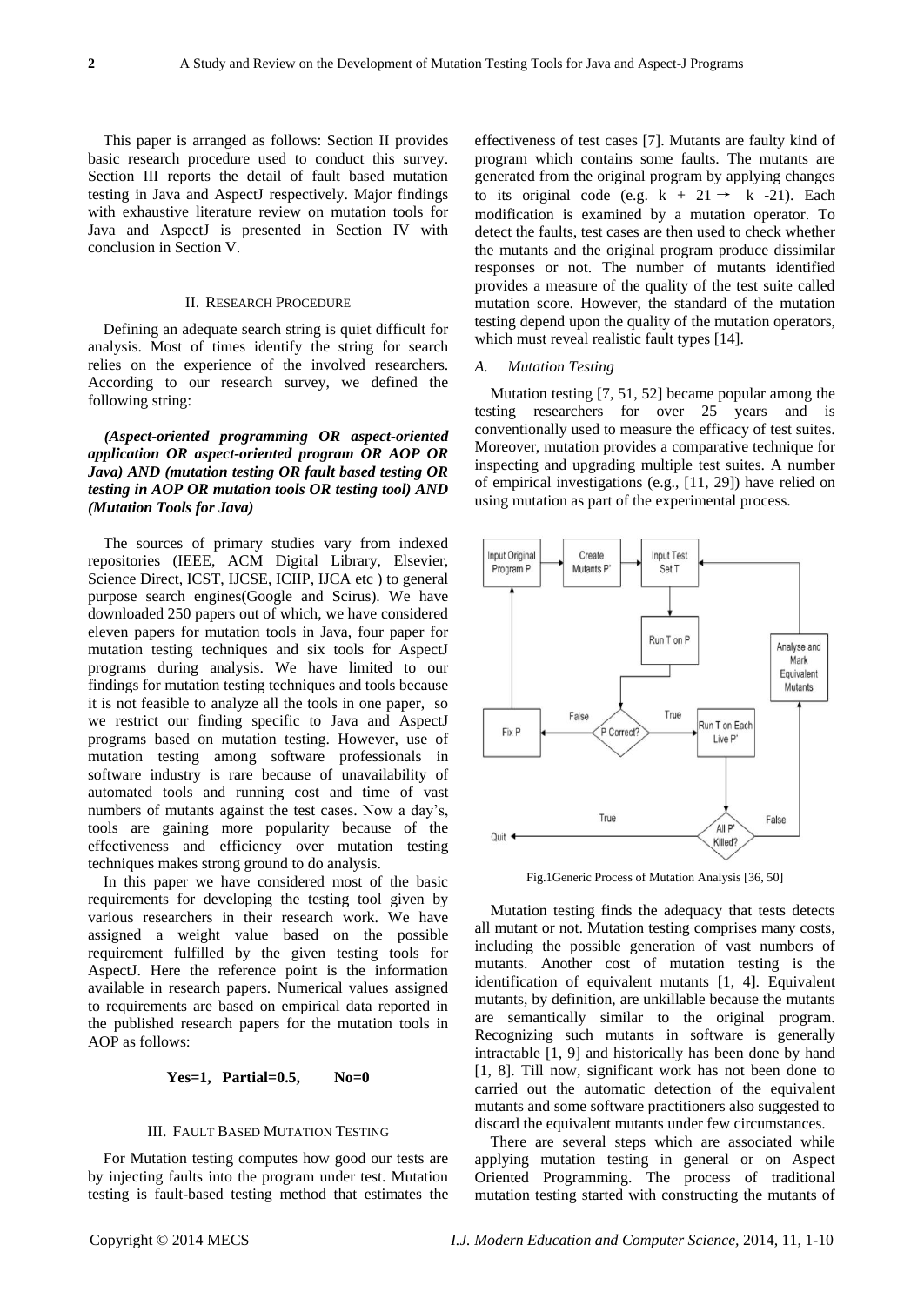a test program [9, 10]. The detailed testing process is graphically shown in Fig. 1.

# *B. Mutation Testing in AOP*

Amending in AOP does wide influence on dynamic behavior of affected program, which makes testing harder in AOP compared to OOP (Object Oriented Programs). Fault based testing is testing technique for Aspect Oriented programs based on the classification of fault types and then insertion of faults in the Aspect Oriented programs. We have taken fault based mutation testing tools into account for analysis.

Fault based testing was introduced by Zhao and Alexander [5] in 2007, they discussed a process for the efficient testing of aspect oriented program on the basis of different faults. Before the existence of this technique Alexander *et al.* [6] identified faults classification for Aspect Oriented programs. It was the first work done on fault identification for AO programs. Author presented the list of different faults specifically for AO programs and then on the basis of those faults he constitutes a fault model for AO program [6]. There are three elements in a complete AspectJ fault model presented by Zhao *et al.* [5], 1) fault model for pointcuts, advice, intertype declaration and aspects 2) fault lists for pointcuts, advice, intertype declaration and aspects 3) java fault model which contains the java related faults. All three elements are necessary for the working of fault based testing technique on AO programs [5].

In [5], for effective and efficient use of Fault Based testing authors have explained dependence model and interaction model for weaved base and AO code. Complete structure of the fault model presented by [5] has been shown in Fig. 1, which can be used for fault based testing of AO programs. Alexander et al. [6] recommended, a fault model for aspect-oriented programs, which includes six categories of faults: (1) Incorrect strength in pointcut patterns; (2) Incorrect aspect precedence; (3) Failure to establish post conditions; (4) Failure to preserve state invariants; (5)Incorrect focus of control flow; (6)Incorrect changes in control dependencies.

Ceccato *et al.* [35] extended the fault model derived by Alexander *et al.* [6] with three new fault categories: (1) Incorrect modifications in exceptional control flow; (2) Failures due to inter-type declarations; (3) Incorrect modifications in polymorphic calls. Fault based testing in AOP demands sound knowledge of behavioural and syntactical interactive relationships of software programming paradigms. This helps a software tester to identify different categories of faults which is beneficial for the systematic testing of software and getting intended results.

Mutation testing in AOP is a variety of fault based testing. The mutation testing of pointcuts is performed in two ways: (1) By creating effective mutants of a pointcut expression; (2) Testing the mutants using the designed test data. In [12], Prasanth et al. have introduced the mutation testing technique for pointcuts in AO programs. Lemos *et al.* [13] have used mutation testing to identify a

fault type related to pointcut descriptors (PCD) introduced by Alexander *et al.* [6].

In [13], authors have first explained that while integration it is common that unintended and intended joinpoints are selected which causes problems in further execution of program and for testing of programs. They have used mutation testing to solve the problem of unselecting intended joinpoints. Whereas, according to Anabalagan *et al.* [12], during AOP software development sometime it happens that more than required or less than needed pointcuts are selected by software developers. Due to the use of wildcards usually a large number of mutants of pointcuts are selected for the testing purposes and it is difficult to select the most relevant mutants among a large number. In this situation it is problematic for software testers to efficiently design the test suite for that particular software. According to authors with the use of their technique it is possible to select the closely similar mutants for the mutation testing suite [12]. Mutants can be categorized according to the pointcut, advice and intertype declarations (ITDs). Principally four types of mutation operators available namely pointcut, advice, waving and base programs related operators.

#### IV. LITERATURE REVIEW ON MUTATION TOOLS

In this section total 11 mutation tools for Java and 6 tools for AspectJ programs were taken for study and analysis.

# *A. Literature Review on Mutation Tools for Java*

There are number of testing tools available for object oriented programs. But most work is related to the family of C++ or Java Programs. In this study we considered only Java related testing tools specific to mutation testing. In this study total eleven tools were analyzed for Java and six for AspectJ.

A.1 Jester, it can be considered as the first mutation tool for Java programs. It is an open source tool. It builds some modifications to the code, runs the build (run tests) and if the tests pass Jester displays a message saying what it modified (Mutation Testing). Its detail implementation is available on the URL [37].

A.2 JavaMut, introduce the first prototype graphical user interface (GUI) based tool assisting mutation analysis of Java programs. The JavaMut tool was developed in the framework on elucidating a test strategy for critical avionics systems implemented in Java [38]. The prime objective was to automatically run large campaigns of mutation analysis experiments to analyze the strengths and weaknesses of test cases plot from UML state diagrams. It supports a GUI that helps the tester to customize mutation analysis. Three interfaces were provided to tester to generate mutants, to identify equivalent mutants, and to visualize statistics particulars. It is used on UNIX workstations for the detailed examination of two mid-size case studies related to dissimilar domains: an avionics application and a banking application.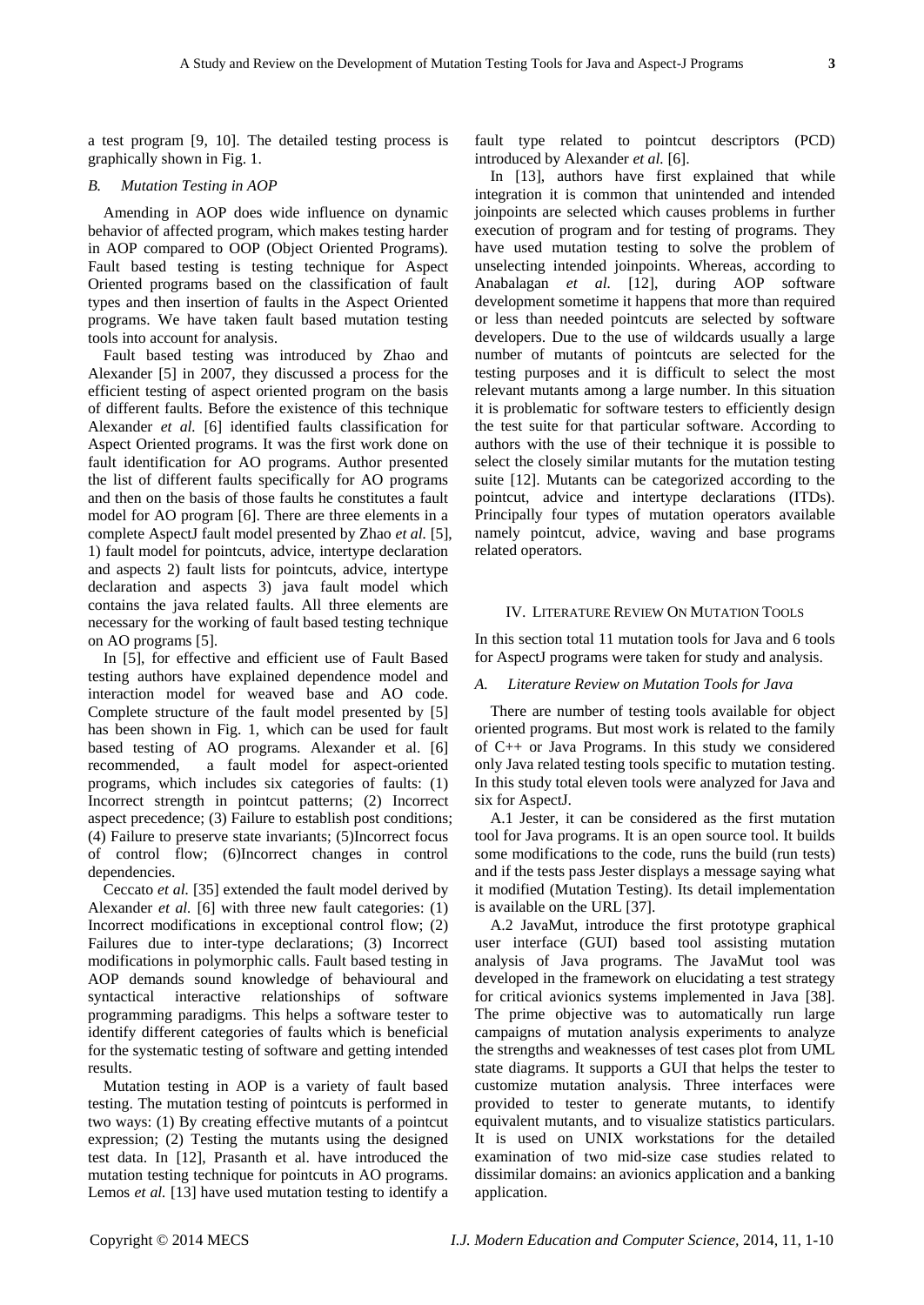A.3 MuJava is the outcome of a joint work between Korea Advanced Institute of Science and Technology (KAIST) in South Korea and George Mason University in the USA. MuJava is now accessible for experimental and educational use. Information related to the tool, and comprehensive instructions as to how to install and use MuJava are available at the URL [39, 40, 41]. MuJava has three primarily roles: (a) generating mutants, (b) analyzing mutants, and (c) running the test cases supplied by the tester. MuJava uses the class com.sun.tools.javac.Main included in JDK to compile mutants [39-41].

Testers provide the test cases in form of methods that have sequence of calls to methods in the given class. To measure outputs of mutants with outputs of the original class, considered test method should have no parameters and return a string result. MuJava provides a GUI. Main benefit of this approach is that it demands only two compilations: compilation of the original source code and compilation of the MSG meta mutant [39-41]. This highly minimizes the time required for mutant creation. Another use of the MSG/bytecode translation is portability. The recent version of MuJava has few usability issues. Till now, it does not display mutants in a very suitable way.

A.4 ExMAn is an automated and flexible mutation tool for Java programs. It support different quality assurance techniques such as testing, model checking, and static analysis [42]. Its prime objective is to allow automatic mutation analysis. The ExMAn architecture is constituted of three types of components: built-in components, plugin components, and external tool components. The flexibility of ExMAn exists because of the distinct builtin components that can be used in any mutation analysis. Major limitations with ExMAn are: (a) Limitation in adding semi-automatically or automatically identifying equivalent mutants (b) Lack of automatically specify patterns for the creation of mutation operators (c) Expansion of the selected artifacts to allow for the selection of multiple quality artifact sets for each type and thus allow for statistical analysis.

A.5 MUGAMMA is technique that determines whether user's executions would have killed mutants and if so, apprehends the state information about those executions [43]. In this paper, author's represented a novel technique that simplifies performing mutation testing. MUGAMMA is a specialization of the GAMMA framework—it creates the instrumented versions of a program, and manages the deployment of the system and describing the results. Even with the difference in the number of mutants generated, MUGAMMA is superior to MUJAVA in context of the time to generate the mutants. In the implementation of MUGAMA, the use of MSG method improves the performance. But more analysis is required to validate the results because number of mutants generated by MUGAMMA was lesser as compare to MuJava because of the limitation of the tool to conventional mutant. There are some limitations as this paper describes prototype implementation of MUGAMMA. Prototype implements for MUGAMA only

the selective set of conventional mutants for Java. They mentioned in their work that currently extending MUGAMMA to include class mutants. Comparison of the mutant-generation phase of MUGAMMA with the mutant-generation phase of MUJAVA is carried out with two examples.

A.6 MuClipse is the extension to MuJava. MuClipse supports Eclipse plug in and integration with the development environment, which both generates and tests mutants in Java 1.4 [44]. In producing mutants, MuClipse authorize the developer to select the mutant operators to select and which classes should be mutated. With the help of Eclipse View, it shows each mutant and its status, organized by Java class and producing operator [44]. It also presents the overall data for live and killed mutants, and finally the measured mutation score. Two open source projects were analyzed through this tool for validating the results.

A.7 Jumble is a class level mutation testing tool that mutates a class at the byte code level and executes its respective unit test to measure the number of killed mutants [45]. If all test passes, the mutant lives and result is tabulated. Similar to MuJava, just one mutation is possible at a time, over the source code under test. First, the tool runs all the tests on the original, unmodified, source file and checks whether they pass or not, recording the time necessary for each test. Then, it mutates the file according to different mutations operators and runs the tests again. It returns a mutation score with details regarding each live mutant. The process is done when all the mutations have been tested. It supports JUnit 3 and, recently, it was updated to work with JUnit 4.

A.8 Testooj is a testing tool, developed in Java, for testing Java programs. It allows two main functionalities (i) creation of test cases based on regular expressions (R.E.) (ii) execution of test cases to perform different types of result analysis [46]. Testooj is a useful tool, easy-to-use. The test case generation functionality is appropriated both for practitioners and for researchers.

A.9 Javalanche work on byte code. It evaluates the effect of individual mutants to effectively remove equivalent mutants. This tool has been demonstrated to work on programs with up to 100 KLOC. It supports a unique feature that it ranks mutations by their impact on the behavior of program functions [47, 48]. Higher the weight of an undetected mutation, the lower the chances of the mutation being equivalent (i.e., a false positive) and the more the chances of undetected i.e. a serious defects. It overcomes two main problems with mutation testing: efficiency and equivalent mutant's problem.

A.10 In [31], Madeyski *et al.* proposed a mutation testing tool called Judy. It takes advantage of a novel separation of concerns mechanism, to avoid multiple compilations of mutants and, therefore, it help in speed up mutation testing. An empirical investigation of Judy with MuJava tool on 24 open-source projects have been demonstrates. It is based on enforcement of the FAMTA Light approach developed in Java with AspectJ extensions. The main characteristics of Judy are as follows (i) high performance (ii) advanced mutant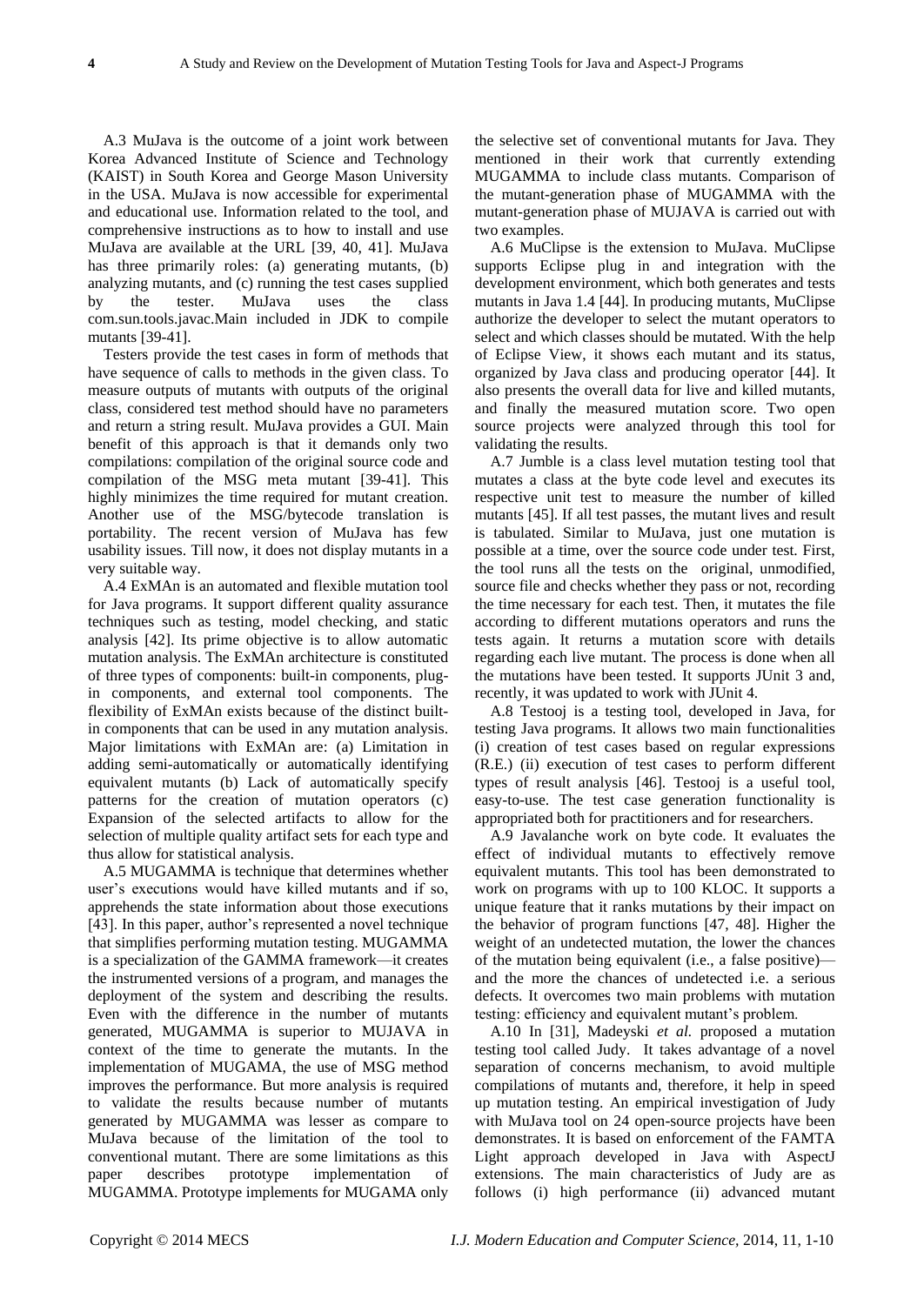generation technique (iii) integration with professional development environment tools (iv) full automation of mutation testing process and support for the latest version of Java (v) Allow it to run mutation testing against the most recent Java software systems or components.

A.11 MAJOR is a fault seeding and mutation investigation tool that is integrated into the Java [49]. It also minimize the mutant generation time and enables efficient mutation analysis. It has already been successfully validated on large applications with up to 373 KLOC and 406,000 mutants. Moreover, MAJOR's domain specific language support for specifying and adapting mutation operators also makes it extensible. Due to its ease-of-use, efficiency, and extensibility, it is an absolute tool for the study and application of mutation analysis.

MAJOR is a full mutation analysis framework, which supports strong and weak mutation. It consists of the two main parts (a) Mutation component: integrated in the Java compiler (b) Analysis component: integrated in Apache Ant's JUnit task. A binary version of MAJOR for Java 6 is obtained for analysis and use. There are some limitations such as, Implementation of new mutation operators, comparison with related tools, and Integration of conditional mutation into a C/C++ compiler. All analyzed tools are reported in Table I as shown below.

Table 1. Testing Tools for Java

| S.             | Name           | <b>Authors</b>   | Year | Technique              | Ava            |
|----------------|----------------|------------------|------|------------------------|----------------|
| N.             |                |                  |      |                        | ilah           |
|                |                |                  |      |                        | le             |
| 1              | Jester         | Moore et al.     | 2001 | General                | Y              |
| $\overline{c}$ | <b>JavaMut</b> | Chevalley et al. | 2002 | General                | $\overline{Y}$ |
| 3              | MuJava         | Ma et al.        | 2004 | MSG and                | Y              |
|                |                |                  |      | Reflection             |                |
|                |                |                  |      | Technique              |                |
| $\overline{4}$ | ExMAn          | Bradbury et al.  | 2006 | TXL                    | Y              |
| 5              | <b>MUGA</b>    | Kim et al.       | 2006 | Remote                 | $\overline{Y}$ |
|                | <b>MMA</b>     |                  |      | Mutation               |                |
|                |                |                  |      | Testing                |                |
|                |                |                  |      | Technique              |                |
| 6              | MuClips        | Smith et al.     | 2007 | Weak Mutation,         | Y              |
|                | e              |                  |      | Mutant                 |                |
|                |                |                  |      | Schemata,              |                |
|                |                |                  |      | Eclipse Plug-in        |                |
| 7              | Jumble         | ----             | 2007 | General                | Y              |
| 8              | Testooj        | Polo $et$ $al$ . | 2007 | Regular                | Y              |
|                |                |                  |      | Expressions            |                |
| 9              | Javalanc       | Schuler et al.   | 2009 | Invariant and          | $\overline{Y}$ |
|                | he             |                  |      | <b>Impact Analysis</b> |                |
|                |                |                  |      |                        |                |
| 10             | Judy           | Madeyski et al.  | 2010 | <b>FAMTA</b>           | Y              |
| 11             | <b>MAJOR</b>   | Just et al.      | 2011 | General                | N              |
|                |                |                  |      |                        |                |

# *B. Literature Review on Mutation Tools for AspectJ*

Firstly, we have reviewed the literature based on mutation testing techniques and secondly, mutation testing tools. A brief summary of the mutation testing tools for Java is mentioned in Table I, techniques and tools with respect to aspect programs have been shown in Table II and Table III respectively. Evaluation of the different mutation testing techniques and tools for aspect oriented programs based on various parameters mentioned in above mentioned tables. There are several testing techniques like unit testing, data flow based testing and their related tools are available in AOP. Mutation testing considered here for analysis because of mutation technique effectiveness and its strength in covering the most of faults in software programs.

Ferrari *et al.* [14] identified the AO fault type and proposed some set of mutation operator. Here, the faults are scattered in four sections related to:(F1) pointcut expressions; (F2) ITDs and other declarations; (F3) advice definitions, implementations and (F4) the base program. They have mentioned three new fault types in this study which were not included previously. However, a full and refined analysis regarding all AO implementations is out of the scope of this paper. Cost analysis for application of the operators based on two real world applications have been demostrated.

In [12], Anbalagan *et al.* recognized the automatic generation of mutants for a pointcut expression and identification of mutants that are similar to the original expression. Software professionals may use the test data for the woven classes against these mutants to apply the mutation testing. Framework discussed, serves two objectives; generating relevant mutants and detecting equivalent mutants [12]. Later, the framework also minimizes the total number of mutants from the initially generated mutants. For classifying the mutant for selection, original point cuts are compared with mutants and their matched joinpoints. Identification of mutant is based on Fault Model given by Alexander et al. [15] and as well as AJTE (AspectJ Testing Environment)[16]. This framework reduces software professional's efforts in identification and generation of equivalent mutants. Authors demonstrate the preliminary experiments on a few sample sets of an AspectJ benchmark called Tetris [17]. In implementation, join points are marked based on static analysis of the code. Currently this framework does not support dynamic context.

Fault-based testing to aspect-oriented programs i.e. AspectJ programs, using both coverage and mutation techniques are proposed by Mortensen *et al.* [15]. Mortensen et al. proposed a set of coverage criteria as well as guidelines for aspect structure. In this work, lack of validation to mutation operators to see if it corresponds to real faults or not is missing. Mutants were created in an ad-hoc manner; automatic mutation of pointcuts needs more investigation. Future work in this direction may development of an integrated set of tools to analyze AspectJ programs, gather coverage criteria, and generate and test program mutants.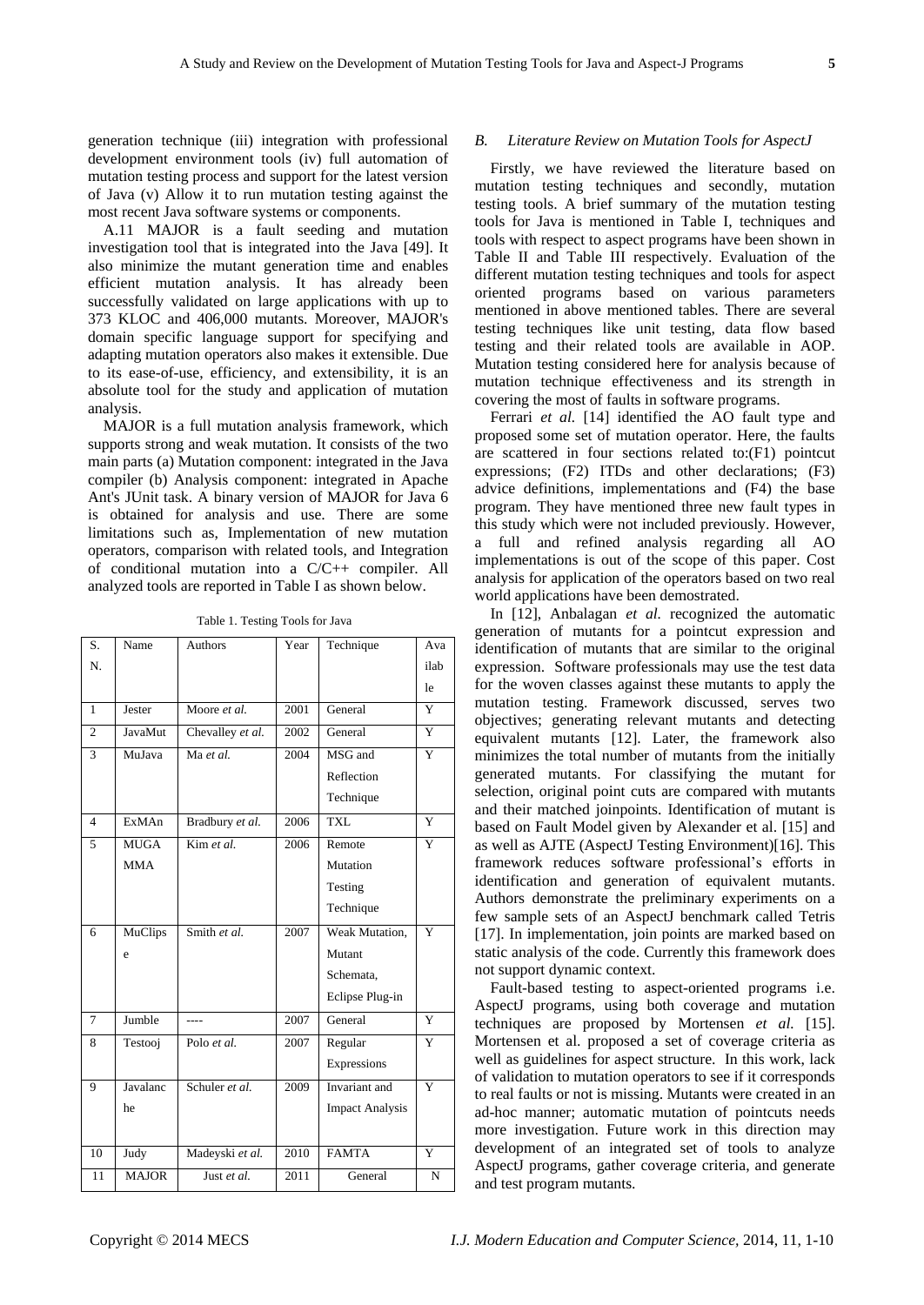Singh *et al.* [18] surveyed various papers to identify the classification of various fault types for Aspect Oriented programs. Based on the analysis of considered paper they concluded that majority of faults occurs because of base program and aspect code. Finally they

have listed some new fault types for AspectJ. But neither theoretical nor the empirical evaluation is given. This classification is not even verified with any application built in aspect language.

## Table 2. Analysis of Mutation Testing Technique for Aspect Oriented Programs

|                  | Parameters                                              | Rashid et al. [14]                                          | Anbalagan et al. [12]                     | Mortensen et al.<br>$[15]$ | Singh et al. $[18]$                       |
|------------------|---------------------------------------------------------|-------------------------------------------------------------|-------------------------------------------|----------------------------|-------------------------------------------|
|                  | Source                                                  | <b>IEEE</b>                                                 | <b>IEEE</b>                               | Workshop on AOP            | <b>IJCSE</b>                              |
| $\mathbf{1}$ .   | Theoretical/Empirical                                   | Theoretical                                                 | Empirical                                 | Theoretical                | Theoretical                               |
| 2.               | No. of Mutants                                          | NA                                                          | <b>Mutants Numbers</b><br>1445(2)         | NA                         | NA                                        |
| $\overline{3}$ . | <b>Mutation Score</b>                                   | Not Considered                                              | Automatic                                 | Manual                     | Manual                                    |
| 4.               | Future Extension/No Future<br>Extension?                | Yes                                                         | Yes                                       | Yes(Tool Support)          | Yes                                       |
| 5.               | Based on OO Testing or not?                             | N <sub>o</sub>                                              | Yes                                       | $\bar{N}$                  | N <sub>o</sub>                            |
| 6.               | Model/Framework/Techniqu Three new fault types and<br>e | cost analysis on real<br>world application.                 | Framework                                 | Technique                  | Framework (added few<br>types of mutants) |
| 7.               | Technique/Framework is<br>validated or not?             | Cost Analysis for fault<br>type given                       | Preliminary experiment<br>is carried out. | Validation is<br>missing.  | Not Validated                             |
| 8.               | <b>Major Contribution</b>                               | Fault Type and Propose<br>some set of mutation<br>operators | Fault Type<br>Identification              | Coverage Criteria          | <b>Fault Identification</b>               |

As observed by Ferrari *et al.* [14, 28], the PCD is the location that is the maximum fault-prone in an aspect. Pointcut descriptors in aspects are crucial because they specify the locations where a concern should be woven. A test-driven approach for the development and validation of the PCD is proposed by Delamar et al. [19]. Authors developed a tool, Advice Tracer which enriches the JUnit API with new types of assertions that can be used to identify the expected joinpoints. Advice Tracer [20] allows a programmer to write test cases that focus on checking whether or not a joinpoint has been mapped by the PCD. Tetris and Auction applications were used as an example with three and two aspects respectively. Authors performed analysis to measure the effectiveness of the test cases written using AdviceTracer in terms of their effectiveness to detect faults bring by AjMutator in the PCD.

Anbalagan *et al.* [4] introduces an APTE (Automated Pointcut Testing for AspectJ Program), an automated suite that tests pointcuts in AspectJ with AJTE. This new APTE suite recognizes joinpoints that match a pointcut expression and a set of boundary joinpoints. In the target classes, this suite output the list of matched joinpoints. Authors implemented the framework for AspectJ and Java code using the Byte Code Engineering Library (BCEL) [21], Java reflection API [22], and AJTE. The examined version supports an AspectJ compiler called ajc [23] Version 1.5 and Java 5 [24]. The main components of the suites comprises the test bench generator, pointcut generator, candidate generator, and distance measure component.

Cistron, is the another mutation tool reported by Singh *et al.* [25] for Aspect J programs. It is based on testing tool MuJava. It implements most of the fault types and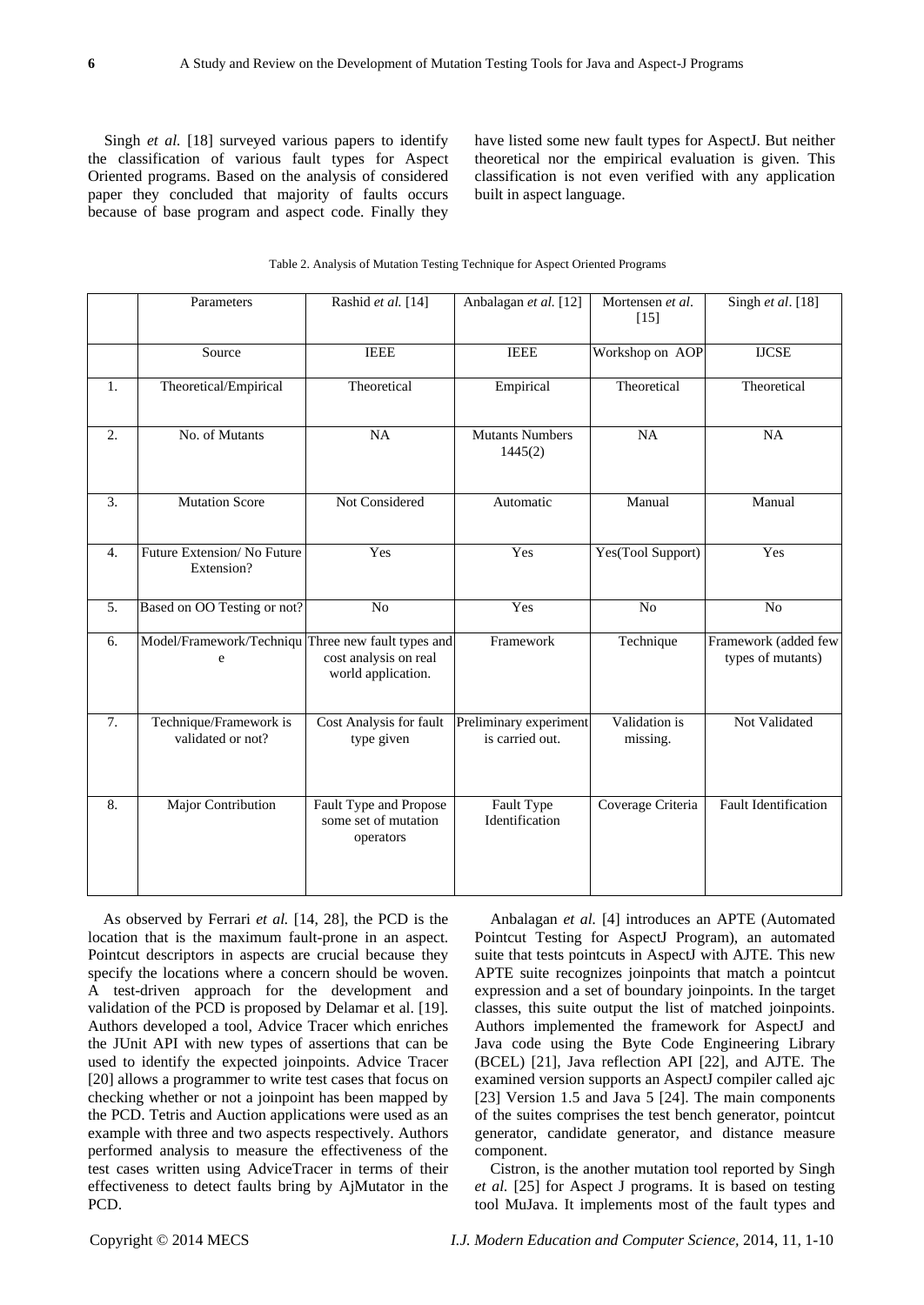generates automatic mutants. Cistron produced mutant code automatically on the basis of mutation operators. Authors applied testing on selected mutants to reduce cost of testing. It also identifies the equivalent and non equivalent mutants from live mutants. Results for generated mutant, initial test cases and added test cases are shown for three AspectJ applications. This tool will generate test data with more accuracy and more statistical analysis are mentioned in future work.

Testability can be measured through mutation analysis. In mutation analysis, a mutation tool generates faults for locations in software. Testability of a location is measured by executing tests against mutants and counting the proportion of mutants that cause test failure. To quantify the testability we required, mutant generation tools. Jackson *et al.* [26] introduced MuAspectJ, a tool for generating mutants for AspectJ programs. MuAspectJ tool is evaluated in terms of the quality of mutants it generates. The tool is evaluated in terms of how fast mutants can be generated and executed. This does provide some sense of the length of time that it will take to get to a result but does not provide any indication of the quality of generated mutants. This type of evaluation does not however provide any sense of how the mutants will impact on the assertions that can be made from analyzing the results. Although speed of generation and execution are practical issues that must be considered when performing mutation analysis, that can be easily addressed through parallel execution of mutants in a distributed mutant execution approach. Two main contributions of this tool are firstly, the provision of the MuAspectJ that can be used to generate mutants for AspectJ programs and secondly, the introduction of location coverage and mutation density as a means to measure the quality of generated mutants.

A tool, AjMutator for mutation analysis of PCDs is presented by Delamare *et al.* [27]. AjMutator separate the mutants according to the set of joinpoints found similar compared to the set of joinpoints compared from initial PCD. For a particular class of PCDs, automatic grouping result to equivalent mutants. AjMutator may also execute the set of test cases on the mutants to give a mutation score.

AjMutator is constituted in three ways; building of mutant source files from AspectJ source file, compilation of the mutant source files & execution of test cases on the mutants to evaluate the mutation score for the particular set of test cases. It is capable of generating and compiling large number of mutants on large systems. Manual preference of the mutants would have been time consuming and difficult. So the automatic classification of mutants by this tool, offers extreme benefits. Generating large numbers of mutant automatic classifications seems to be better. The automatic classification of the equivalent mutants also eliminates the useless execution of these identified mutants and offers a precise mutation score.

Ferrari *et al.* [28] presented a tool, named Proteum/AJ, which automates the mutation testing for AspectJ programs. Proteum/ AJ helps in primary steps of mutation testing approach and fix number of requirements for mutation-based testing tools such as mutant handling, test case handling and mutant analysis. A set of mutation operators and supports in meeting mutation testing criteria such as program execution, mutant generation, mutant execution and mutant analysis is provided by this tool [7].

In this paper, basic requirement for developing mutation testing tool based is considered for analysis [28, 30-34]. Based on literature available we have considered most of the essential requirements of mutation based testing tools for AspectJ programs. Considered requirements are elaborated as follows:

- 1) Test Case Handling: It concerns the execution of test cases and their activation or deactivation.
- 2) Mutant Handling: It deals with the creation of mutants, selection of mutants, execution and evaluation of mutants.
- 3) Adequacy Analysis: It covers the calculation of mutation score based on equivalent mutants, dead mutants and total used mutants.
- 4) Reducing Test Cost: Testing cost is reduced or not?
- 5) Unrestricted Program Size: It is related to the program size considered for testing.
- 6) Support for Test Strategies: It analyze whether the order of mutation operators to apply on the selected software is allowed or not.
- 7) Independent Test Configuration: Recognize that test input and output is confined by the tool.
- 8) Test Case Editing: It considers the changes in existing test cases or refinement of available test cases.
- 9) Automatic Program Execution: It considers the execution of actual programs as well as mutants. Spot that program should execute or compiles automatically.
- 10) Evolution of Equivalent Mutant: This is related to the creation of equivalent mutants and uses a technique to record the equivalent mutants.
- 11) Multiple Language Programs Support: This is related to the support various aspect programs written in different language.

Based on above mentioned requirements an analysis is carried for evaluation of mutation testing tools for Aspect Programs. We conduct a survey based 20 software testing professionals from Industry and Academics, which was not carried in our previous study reported in [52]. Priority is assigned to requirements because each requirement is considered dissimilar based on expert opinion. Importance assigned to each requirement is between 0 and 1(1; considered as utmost important and 0; as less important) to the testing tools for Aspect-J programs. Here most of the tools reported for Aspect-J because of the availability of data on it and contribution of research in this context. Detail analysis is shown in Table III as follows: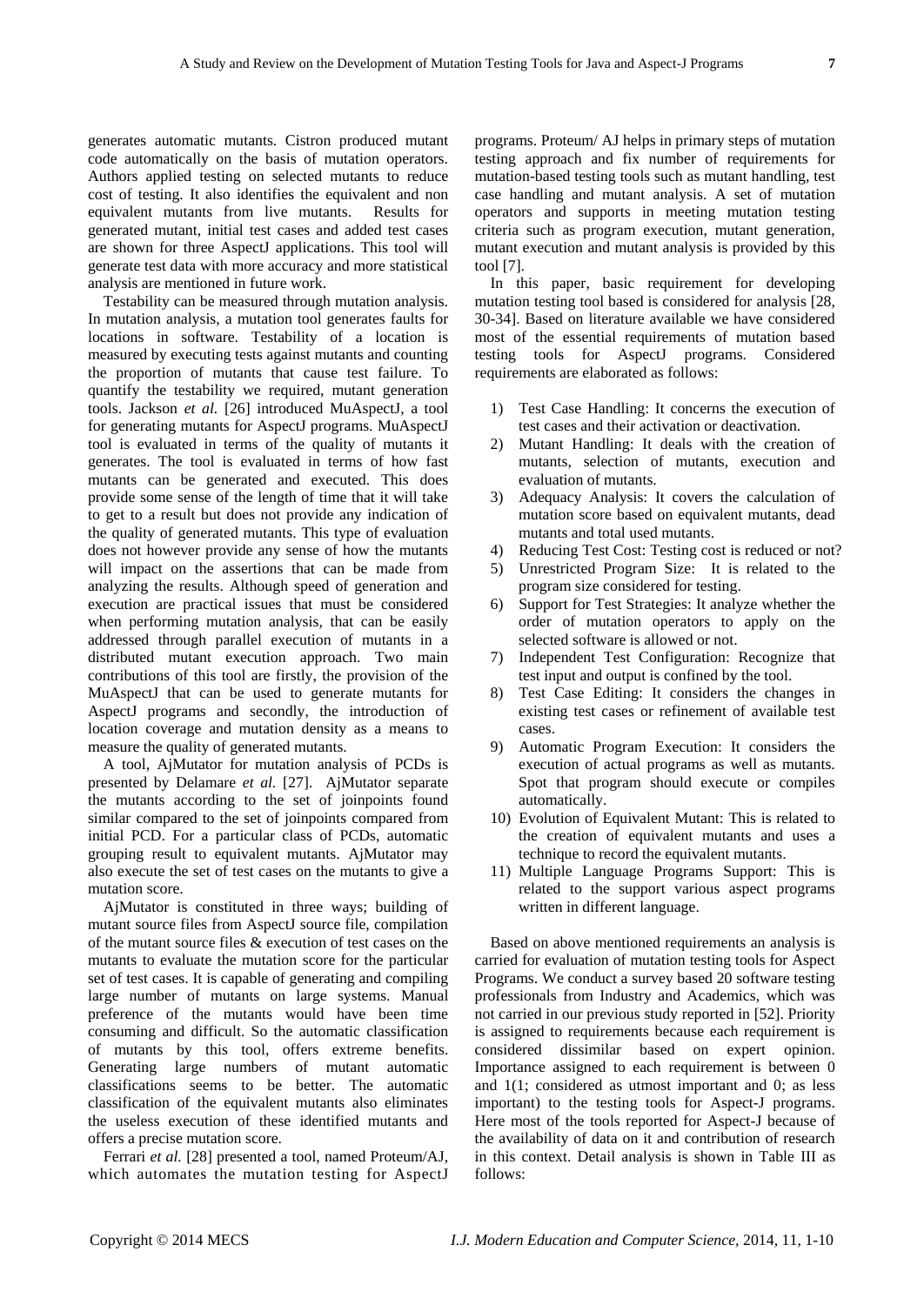|                              |                  |                  |                        | <b>Mutation Testing Tools/Framework</b> |                |                      |            |
|------------------------------|------------------|------------------|------------------------|-----------------------------------------|----------------|----------------------|------------|
| Requirements                 |                  | Advice           | Anbalagan              | Cistron                                 | Mu-AspectJ[26] | Aj-Mutator           | Proteum    |
|                              |                  | Tracer[19]       | $&$ Xie <sup>[4]</sup> | [25]                                    |                | [27]                 | /AJ[28]    |
| Source                       |                  | <b>ICST 2009</b> | <b>IEEE</b>            | <b>ICIIP 2011</b>                       | <b>ACM</b>     | <b>IEEE</b>          | <b>ACM</b> |
| Model/Tool/                  | Rank             | Approach         | Framework              | <b>Mutation Tool</b>                    | Mutation       | <b>Mutation Tool</b> | Mutation   |
| Framework                    |                  |                  |                        |                                         | Tool           |                      | Tool       |
| 1.Test Case                  | $\overline{0.7}$ | 0.35             | 0.0                    | 0.35                                    | 0.35           | 0.35                 | 0.35       |
| Handling*                    |                  |                  |                        |                                         |                |                      |            |
| 2. Mutant Handling*          | 0.8              | 0.0              | 0.40                   | 0.40                                    | 0.40           | 0.40                 | 1.0        |
| 3. Adequacy                  | 0.7              | 0.35             | 0.35                   | 0.35                                    | 0.35           | 0.35                 | 0.35       |
| Analysis*                    |                  |                  |                        |                                         |                |                      |            |
| 4. Reducing Test             | 0.8              | NA               | 0.0                    | 0.0                                     | NA             | 0.0                  | 0.0        |
| $Costs *$                    |                  |                  |                        |                                         |                |                      |            |
| 5.Unrestricted               | 1.0              | 0.0              | 0.0                    | 0.0                                     | 0.0            | 0.0                  | 1.0        |
| Program Size**               |                  |                  |                        |                                         |                |                      |            |
| 6.Support for Test           | 0.7              | 0.0              | 0.0                    | 0.0                                     | 0.0            | 0.0                  | 0.35       |
| Strategies***                |                  |                  |                        |                                         |                |                      |            |
| 7. Independent Test          | 0.6              | 0.0              | 0.0                    | 0.0                                     | 0.0            | 0.6                  | 0.6        |
| configuration                |                  |                  |                        |                                         |                |                      |            |
| <b>8. Test Cases Editing</b> | $\overline{0.7}$ | 0.0              | 0.0                    | 0.0                                     | 0.0            | 0.0                  | 0.0        |
| 9. Automatic Program         | 0.9              | 0.0              | 0.9                    | 0.9                                     | 0.9            | 0.9                  | 0.9        |
| execution                    |                  |                  |                        |                                         |                |                      |            |
|                              |                  |                  |                        |                                         |                |                      |            |
| 10. Evolution of             | 0.6              | 0.0              | 0.0                    | 0.30                                    | 0.6            | 0.6                  | 0.6        |
| equivalent mutant            |                  |                  |                        |                                         |                |                      |            |
| 11.Multiple                  | 0.3              | 0.0              | 0.0                    | 0.0                                     | 0.0            | 0.0                  | 0.0        |
| Language Support             |                  |                  |                        |                                         |                |                      |            |
| i.e.(Aspect-J/Ceaser-        |                  |                  |                        |                                         |                |                      |            |
| J etc.)                      |                  |                  |                        |                                         |                |                      |            |
| <b>Overall Score</b>         |                  | 0.70             | 1.65                   | 2.30                                    | 2.60           | 2.80                 | 5.05       |

Table 3. Evaluation of Mutation Testing Tools for Aspect-J

# **\*Delamaro and Maldonado[18]\*\*Horgan and Mathur[16]\*\*\*Vincenzi** *et al.* **[20]**

Interpretation on Automation Tool: Proteum/AJ reported maximum score i.e. 5.05 out of 11 requirements with their ranking considered for evaluation. This shows that this tool is having higher confidence as compare to other testing tools because it reported high score. Maximum of requirements are full filled by Proteum/AJ mutation testing tools proved the strength of the tools among other considered tools for analysis. As stated in the beginning of this paper, it can be observed that all these six tools mentioned above in Table III, support the most of requirements for mutation testing in Aspect Oriented Programs. Apart from deriving test requirements according to the automated criteria, they all support automatic test execution. We can also notice that all tools target AspectJ programs. Mutants are generated at the source code level and all these tools support unit testing test phase.

From Table III, we can observe how tools for mutation testing of AO programs address the listed requirements. Anbalagan *et al.* [4] tool is limited to the creation and classification of mutants based on a very small set of mutation operators. No support for test case and mutant handling is provided. AjMutator, on the other hand provides better support than Advice Tracer, Cistron, Anbalagan and Xie's tool.

However it still misses some basic functionality such as mutation operator selection and proper mutant execution and analysis support (e.g. individual mutant execution and manual classification of mutants). Contrasting Proteum/AJ with the other previous tools, authors of the tool highlight that it improves test case handling features (e.g. importing and executing test cases into the running test application), enables mutant handling (e.g. individual mutant execution) and supports testing strategies (e.g. incremental selection of mutation operators and target aspects). Proteum/AJ allows the tester to manage mutants in different ways. For example, mutants can be created, recreated and individually selected for final execution. The execution can also be restricted to live mutants only, and these can be manually set as equivalent and vice versa, that is, equivalent mutants can be reset as alive. The tool also enables the tester to import and execute new test cases within an existing test project which is not supported by other tools. The mutation score can be computed at any time after the first tests have been executed. The size of the application under test is not limited by Proteum/AJ, whereas most of the tools restrict the program size. There are only minor dependencies between the test execution configuration and the tool. Proteum/AJ tool also produces mutant analysis reports that show the current mutation score and the mutated parts of the code for each mutant considered for testing.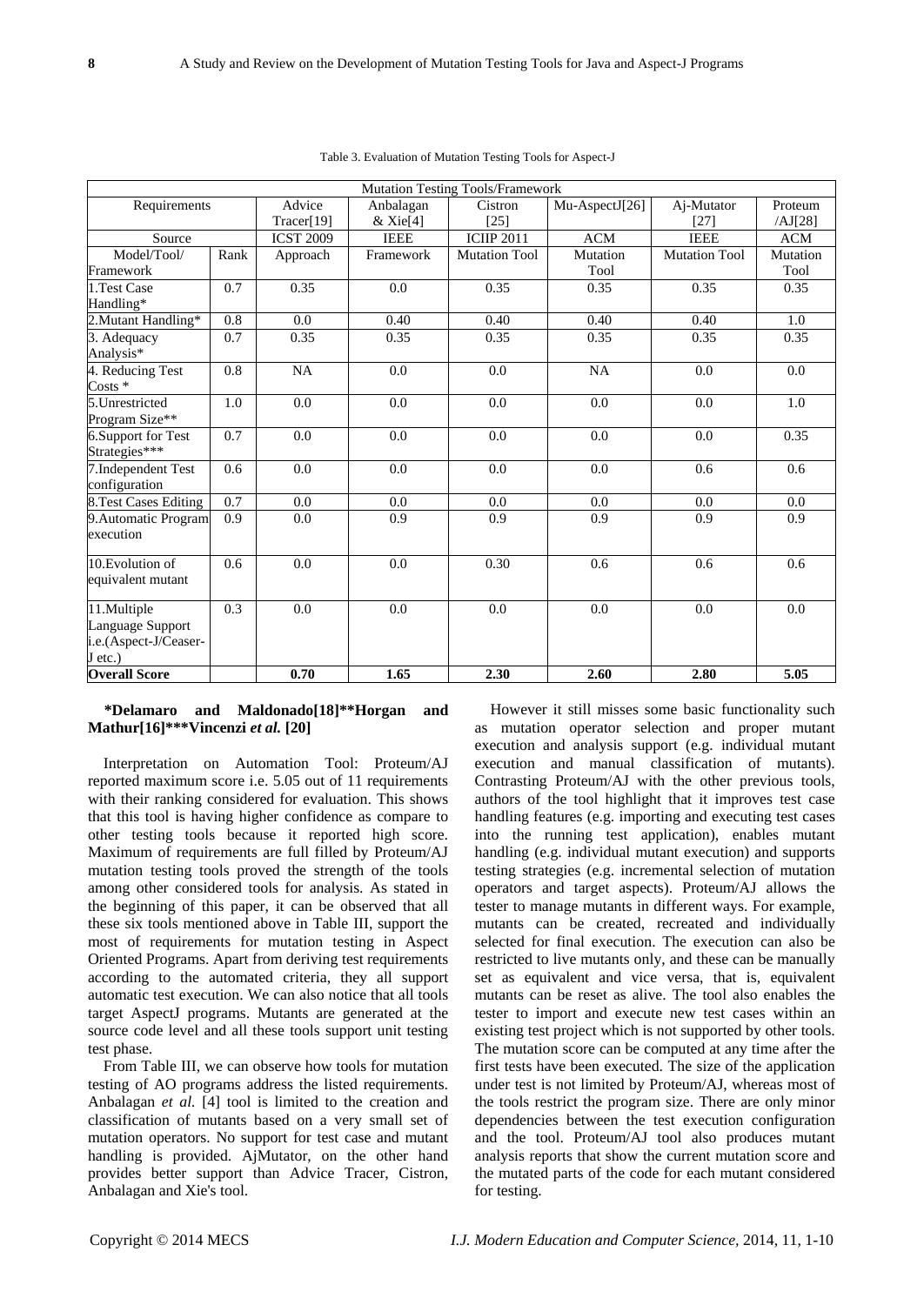## V. CONCLUSION AND FUTURE SCOPE

As per analysis, it can be concluded that the Proteum/AJ is more efficient tools, as compared to other tools for AspectJ restricted to above mentioned requirements or conditions. Proteum/AJ achieved the highest numeric weighted factor in analysis of mutation tool based on the most common requirements which are identified by various researchers for mutation testing in general. Purpose of the present work is not criticize any work because each one having some strengths and its limitation but in limited domain and with selected criteria.

Every tool supports its own technique and there is lack of common interface which makes it difficult to handle tool interface. There is a strong requirement of a tool, which work on one standard technique and full-fill all the essential requirements of mutation testing. Few of these tools discussed above require some additional tools support which should be eliminated and that feature should be integrated in the tool itself. AspectJ based system level mutation testing is not carried out, which need to be added. Performance of tool is major parameters while applying any testing technique either by considering the sequence applications or object oriented application by testing tools. Performance is not even considered in automated mutation testing tools we have analyzed.

# ACKNOWLEDGMENT

The authors wish to acknowledge, Gautam Buddha University, Greater Noida and Amity University Uttar Pradesh, India. Both organizations provide research environment, and their faculties and scholars provide valuable suggestion during this analysis.

#### **REFERENCES**

- [1] Tassey G., "The economic impacts of inadequate infrastructure for software testing‖, *Technical Planning Report 02-3*, National Institute of Standards and Technology, Program Office Strategic Planning and Economic Analysis Group, May 2002.
- [2] Zuhoor A. K., Woodward M., and Ramadhan H.A., ―Critical analysis of the pie testability technique‖, *Software Quality Control*, 10(4):331-354, 2002.
- [3] Filman R., Elrad T., Clarke S., "Aspect Oriented Software Development‖, *Addison-Wesley Publishing Company*, 2004.
- [4] Anbalagan P. and Tao X., "Automated Generation of Pointcut Mutants for Testing Pointcuts in AspectJ Programs‖, in *Proceedings of the 19th International Symposium on Software Reliability Engineering (ISSRE'08),* IEEE Computer Society, pp. 239–248, 11-14 November 2008.
- [5] Zhao C. and Alexander R.T., "Testing AspectJ Programs using Fault-Based Testing", *Workshop on Testing Aspect Oriented Programs (WTAOP'07),* Vancouver, British Columbia, Canada, ACM, 2007.
- [6] Alexander R.T., Bieman J.M. and Andrews A. A., ―Towards the Systematic Testing of Aspect-Oriented

Programs‖, *Technical Report CS-4-105, Colorado State University,* 2004.

- [7] DeMillo R.A., Lipton R.J., Sayward F.G., "Hints on test data selection: help for the practicing programmer", IEEE *Computer, 11 (4), pp.* 34–41, 1978.
- [8] Offutt A. J. and Untch R. H., "Mutation 2000: Uniting the Orthogonal", In Mutation 2000: Mutation Testing in the Twentieth and the Twenty First Centuries, pp. 45-55, 2000.
- [9] DeMillo R. A. and Offutt A. J., "Constraint-based automatic test data generation", *IEEE Trans. Softw. Eng.*, 17(9), pp. 900– 910, 1991.
- [10] Offutt A.J., "A Practical System for Mutation Testing: Help for the Common Programmer", *Twelfth International Conference on Testing Computer Software*, pp. 99-109, 1995.
- [11] Andrews J.H., Briand L.C., Labiche Y., "Is mutation an appropriate tool for testing experiments?", In Proc. of  $27<sup>th</sup>$ International Conference on Software Engineering (ICSE 2005), pp. 402–411, 2005.
- [12] Anbalagan P. and Tao X., "Efficient Mutant Generation for Mutation Testing of Pointcuts in Aspect-Oriented Programs‖, *Mutation 2006 - ISSRE Workshops, 2006*.
- [13] Lemos O. A. L., Ferrari F. C., Lopes C. V. and Maseiro P. C., "Testing Aspect Oriented Programming Pointcut Descriptors", *In Proceedings of the 2nd workshop on Testing aspect-oriented programs(WTAOP '06)*, Portland, ACM, 2006.
- [14] Ferrari F.C., Maldonado J.C., Rashid A., "Mutation Testing for Aspect-Oriented Programs", *International Conference on Software Testing, Verification, and Validation*, pp. 52-61, IEEE 2008.
- [15] Mortensen M. and Alexander R. T., "An approach for adequate testing of AspectJ programs", *In Proc. 1st Workshop on Testing Aspect-Oriented Programs*, 2005.
- [16] Yamazaki Y., Sakurai K., Matsuura S., Masuhara H., Hashiura H., and Komiya S., "A unit testing framework for aspects without weaving", *In Proc. 1st Workshop on Testing Aspect-Oriented Programs*, 2005.
- [17] AspectJ benchmark, 2004, available at http://www.sable.mcgill.ca/benchmarks/.
- [18] Singh M., Mishra S., "Mutant generation for Aspect oriented Programs", *International Journal of Computer Science and Engineering*, Vol.1, pages 409-415, 2010.
- [19] Delamare R., Baudry B., Ghosh S., and Le T.Y., "A Test-Driven Approach to Developing Pointcut Descriptors in AspectJ‖, *in Proceedings of the 2nd International Conference on Software Testing Verification and Validation (ICST'09)*, pp. 376–38, 2009.
- [20] Delamare R., Advicetracer. Available at: www.irisa.fr/triskell/Softwares/protos/advicetracer.
- [21] Dahm M. and Zyl J. Van, Byte Code Engineering Library, April 2003. Available at: http://jakarta.apache.org/bcel/.
- [22] Sun Microsystems. Java Reflection API. Online manual, 2001.
- [23] Eclipse, AspectJ compiler 1.5, May 2005. Available at: http://eclipse.org/aspectj/.
- [24] Arnold K., Gosling J., and Holmes D., "The Java Programming Language‖, *Addison-Wesley Longman*, 2000.
- [25] Singh M, Gupta P.K., Mishra S., "Automated Test Data Generation for Mutation Using AspectJ Programs", *In Proceedings of ICIIP-2011,* IEEE, 2011.
- [26] Jackson A. and Clarke S., "MuAspectJ: Mutant Generation to Support Measuring the Testability of AspectJ Programs", *Technical report, ACM,* 2009.
- [27] Delamare R., Baudry B., and Le T. Y., "AjMutator: A Tool for The Mutation Analysis of AspectJ Pointcut